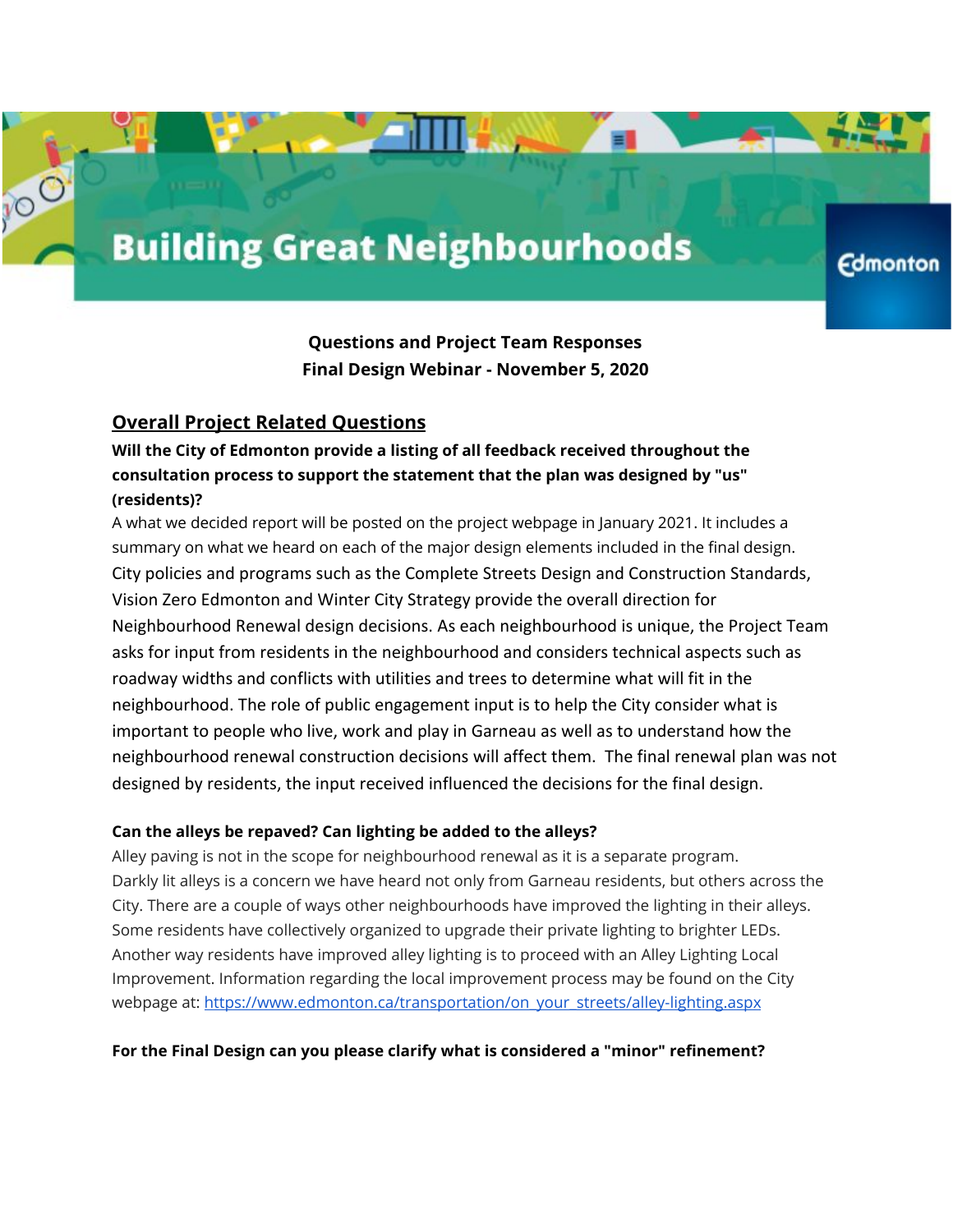Refinements that we are looking for feedback on during the Final Design includes the addition of elements such as parking bays or mid block crossings, new locations for seating nodes or a revision to a planned seating node and details such as sidewalk treatments.

## **Design**

# **All the curb ramps collect water making them unsafe throughout the year. Will this be addressed with the new design?**

Yes, the project team reviews the grading and looks to improve the surface drainage and mitigate the amount of ponding that occurs along the streets and avenues as well as at the intersections. At some curb ramps there are existing catch basins in the centre of them, where possible these will be relocated outside of the centre of the curb ramp; however, due to underground utility conflicts sometimes the catch basins need to be replaced in their existing locations which may cause some ponding if the catch basins get blocked with debris.

## **Budget**

## **Based on the design, what is the expected total cost of the build - that of neighbourhood renewal elements explicitly and that for other upgrades such as roads?**

The project is finalizing the design, and as the design progresses further the estimates will be refined. Following the City's Project Development and Delivery model, our current conceptual estimate for the project is approximately \$23 Million, with an estimated accuracy of -30% to +50%. This estimate includes the new road surfaces. The sidewalk local improvement accounts for approximately 5 to 8% of the project budget. The local improvement policy applies only to reconstructing existing sidewalks. The cost to construct any missing sidewalk links are paid 100% by the City.

# **How is the City planning to mitigate costs and environmental impacts? How will it ensure sidewalks remain in good shape?**

As part of the neighbourhood renewal, the curb and gutter for each road is removed and replaced and the pavement surface is rehabilitated. As part of this renewal we will need to accommodate for tree roots and other constraints that will cause the road to shift elevation, typically higher than what it is today. Water draining from private lots needs to have a continuous path to the road to drain away, and if the sidewalk is not reconstructed, the sidewalk can become a channelized low point, with the lots and the road both higher than the sidewalk.

Additionally, sidewalk condition ratings are based on an average of the condition of the entire neighbourhood. The sidewalk directly in front of your home may be in better condition than the sidewalk across the street. Neighbourhood renewal is the opportunity to replace all of the sidewalks at the same time, which results in lower costs for construction and will create predictable maintenance and replacement timelines in the future.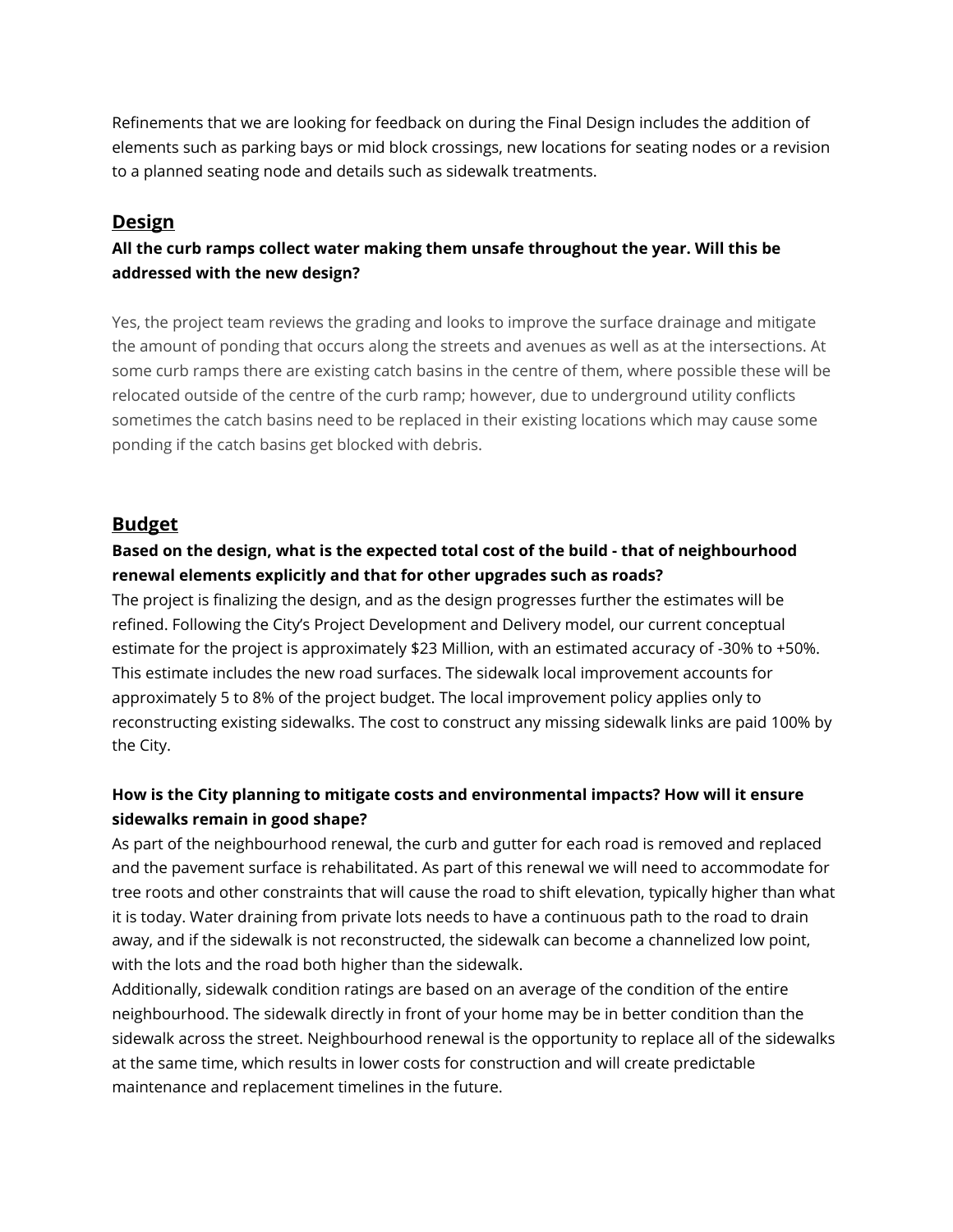We also align other missing elements with the renewal construction such as missing sidewalk links and bike lanes. This is a cost effective approach—as it means all construction takes place at the same time—and it also minimizes disruption in the neighbourhood.

Once the sidewalks are constructed the Project Manager will work with the contractor to ensure details are finalized and fixes are complete. Neighbourhood renewal construction comes with a two-year warranty period that includes workmanship and materials. After the warranty period, the City maintains the new infrastructure. Any concerns can be directed to 311.

## Why is the City turning the City Arts Centre parking lot into a park? This seems like it would **be expensive.**

The proposed design for the City Arts Centre increases the amount of green space making it more appealing to residents while retaining a majority of the parking. The implementation of the plan for City Arts Park will require a community group to partner with the City. Larger park developments are community-partnered projects. If anyone in the community is interested in working towards the implementation of the City Arts Park please let the Project Manager Becky Redford know at becky.redford@edmonton.ca.

# **Walking**

#### **Why wasn't a shared-use path added to the north side of 86 Avenue?**

The project team did explore how to add a shared-use path to both the north or the south side of 86 Avenue between 111 St and 110 St. There are too many conflicts with boulevard trees and private landscaping to add a full shared-use path but we can widen the sidewalk on the northside. The new sidewalks will be concrete which will make it easier for property owners to clear to bare pavement in winter months. The wider sidewalk is better for accommodating more people using this route, and provides more space for those with mobility aids. The wider sidewalk also keeps separate spaces for those who walk and bike.

## **Will the sidewalk be widened on the east side of 110 Street between 76 Avenue and University Avenue?**

McKernan Neighbourhood Renewal was recently completed in 2018. Sidewalk widening will only occur in Garneau, north of University Avenue.

#### **What is happening to the paths on the west side of 110 Street?**

New sidewalks will be constructed in locations where they are currently missing along the west side of 110 Street and will meander where possible to recognize the unique area and reduce impacts to existing landscaping. The project team, which includes an Urban Forester, will continue to work with adjacent property owners to understand preferences and finalize detailed design.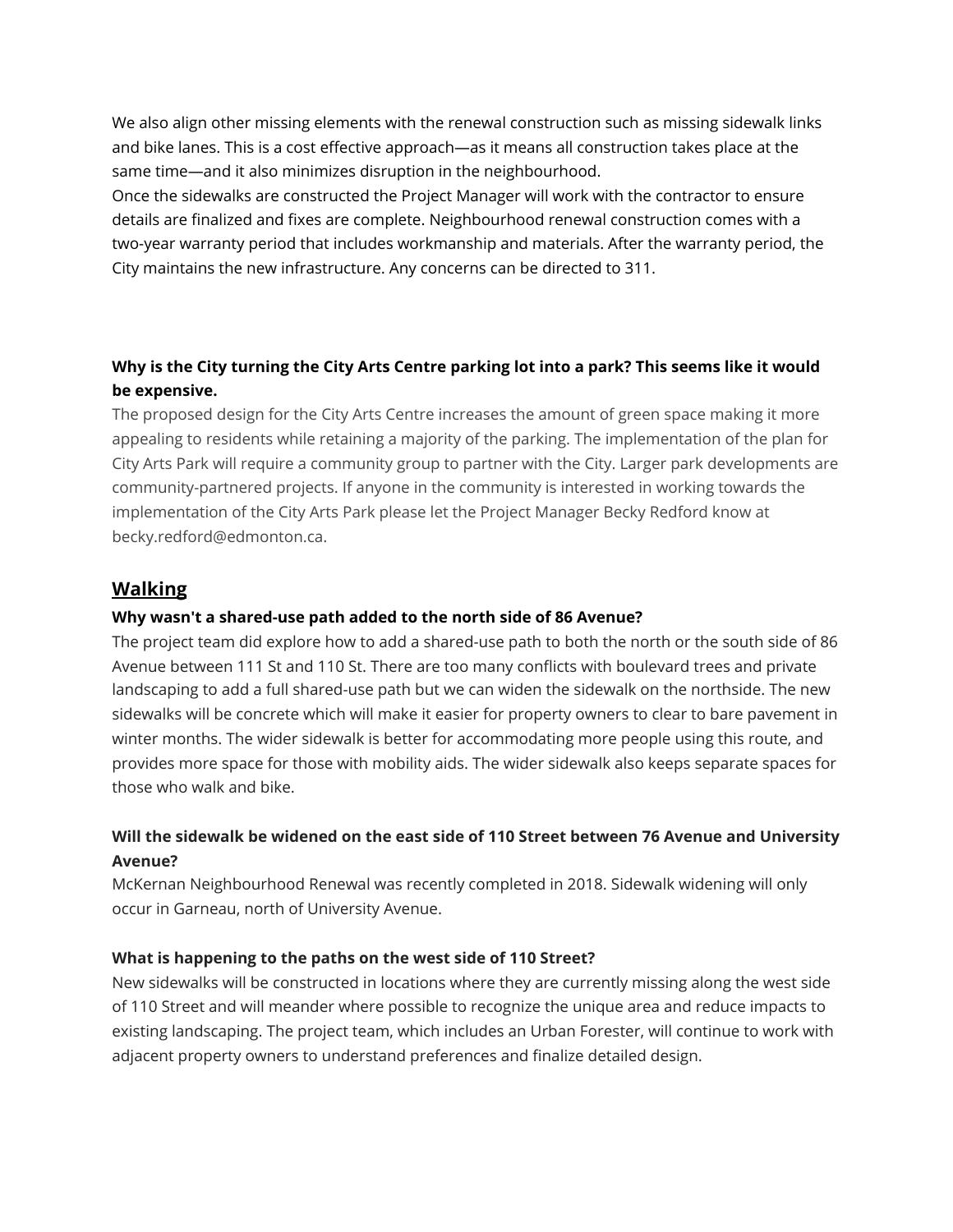## **Is the proposed enhanced crosswalk at the intersection of 111 Street and 86 Avenue a raised crosswalk?**

The north leg of the intersection will have a raised crosswalk across 111 Street. Due to constructability issues on the east side, there will not be a raised crosswalk on the east leg of the intersection but it will have improved signage and/or paint.

## **What am I responsible for and what are the City's responsibilities when it comes to replacing the sidewalk in front of my house?**

Sidewalk reconstruction is a City-initiated local improvement process. Property owners will receive a local improvement package in the mail about 4-6 months before neighbourhood reconstruction begins.This package includes information for property owners to decide on whether they would like to proceed with the sidewalk reconstruction or not. If the property owner does not wish to proceed with the sidewalk reconstruction, they must complete and return the local improvement petition form included within the package. Property owners have 30 days to petition against the local improvement. The petition process is guided by the Provincial Municipal Government Act as well as City policies and procedure.

For more information please visit -

[https://www.edmonton.ca/transportation/on\\_your\\_streets/local-improvements.aspx](https://www.edmonton.ca/transportation/on_your_streets/local-improvements.aspx)

## **Biking**

## **The 110 Street and Saskatchewan Drive intersection still looks unsafe for cyclists. Don't see a clear path across?**

We are refining the intersection further with detailed design and will ensure that the bike crossings at the intersection are safe and functional.

## If 110 Street is to be a hub, can it be designed to be a complete street (like 108 Street between **the Legislature and Jasper Avenue?)**

The Project Team reviewed a shared street idea during the preparation of the Options and Trade-off phase, however, the intent of 110 Street is to be a part of the all ages and abilities network, where one of the key principles is to separate the most vulnerable users from vehicle traffic. 110 Street connects directly to Garneau School, and part of the feedback we heard from parents was that they were supportive of this safe connection so they and their children can travel safely to school.

## **Why are there so many designated bike lanes? Shared-use paths seem to be a better option.**

The Edmonton Southside Bike Network, determines the locations of future bike routes as part of a city-wide Bike Transportation Plan. A north-south connection on 110 Street has been identified for the Garneau neighbourhood as well as east-west connections from 109 Street to 110 Street. Public input received during the engagement process, along with project technical information, informed the location of the 83 Avenue to 112 Street connector, as well as other connectors between 109 Street and the new 110 Street bike lane.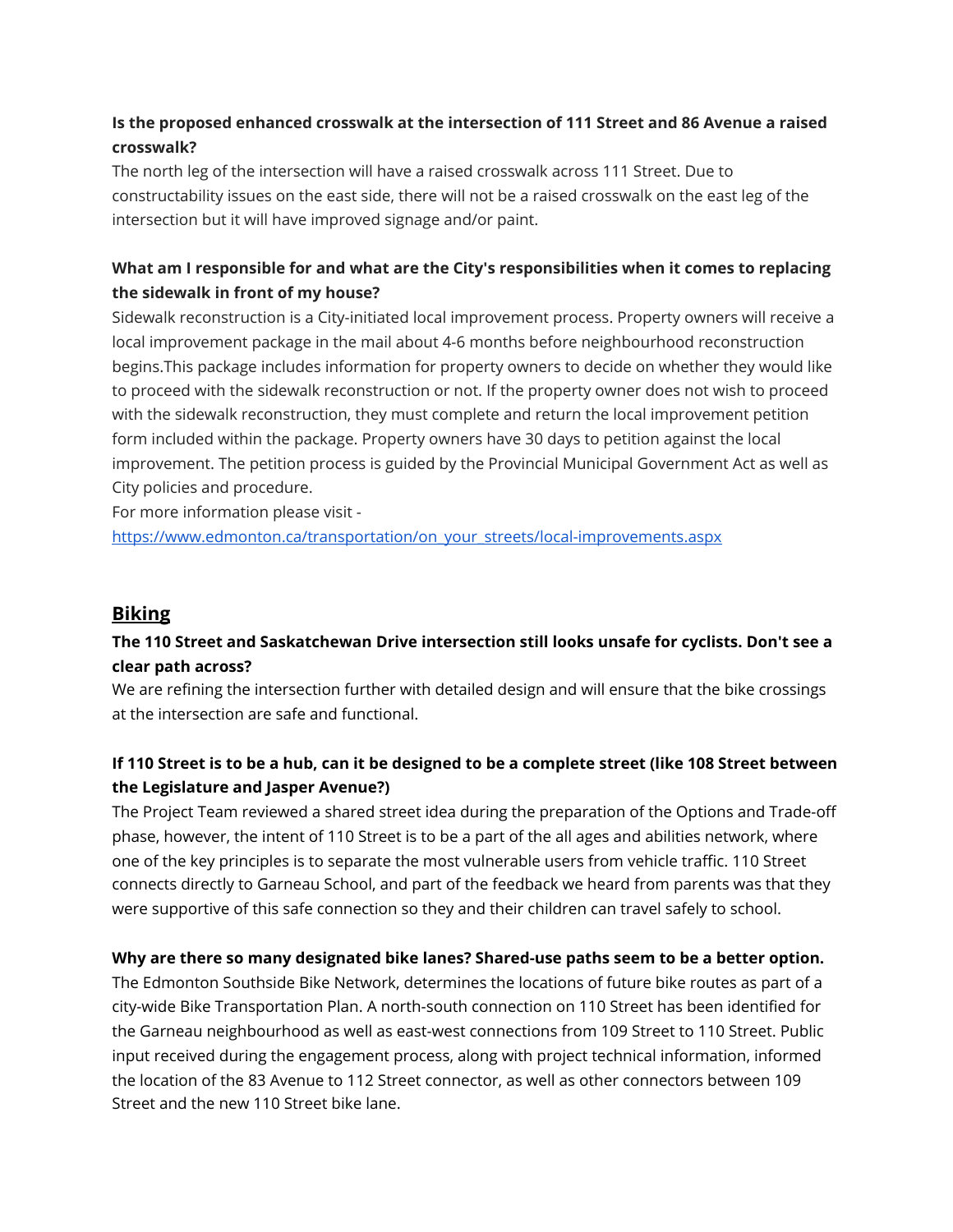The type of biking facility for the north-south route and the east-west connectors were also determined using public input, city policy and technical considerations. Shared use paths are an option for shorter routes or less heavily used areas. The goal is to provide a separate space for all users. Designated bike lanes provide separate spaces for people who walk, bike and drive. The safety of citizens is our priority, no matter what mode of transportation they choose - in any season.

## **What is the rail trail?**

The "Rail Trail" is a proposed shared-use path that runs along the High Level Streetcar line within the old Canadian Pacific Railway trackage. The shared-use path will provide a connection for people who walk and bike from 109 Street to Gateway Boulevard. The section from 106 Street to Gateway Boulevard has been constructed recently in coordination with Strathcona's neighbourhood renewal.

#### **Why is parking being removed on 88 Avenue?**

A protected, raised two-way bike lane will be installed on 88 Avenue between 109 and 110 Street to provide people who bike with connectivity to the University of Alberta and the 110 Street bike lane. During the options and trade offs stage of the project we shared multiple options for what 88 Avenue could look like. This option was preferred as no trees are removed and people walking, biking and driving all have separate spaces. As a result, on-street parking was removed to accommodate the raised bike lane. However, a parking bay will be added to the south side across from the business area to accommodate short-term stays and deliveries.

## **How will the shared-use path between 108A Street and 109 Street be situated?**

Through the alley between 109 Street to 108A Street, there will be a shared roadway treatment consisting of concrete and paving stones to notify people in this area that there will be a variety of different users. Heading east past the alley there will be a shared-use path south of the rail tracks connecting to the shared-use path in Strathcona.

## **Why not extend the sidewalk of the Laurence Decore lookout rather than widening the sidewalk on the southside of 90th Avenue?**

The shared-use path along 90 Avenue was not chosen to be placed on the north side because of the technical constraints at the east end of 90 Avenue that included trees, a power pole, and a hydrant.

## **Is 111 Street going to be widened to accommodate the proposed parking bays?**

The width of 111 Street can accommodate one-way traffic and parking on both sides of the road as per the Complete Streets Design and Construction Standards. Within Garneau, there are many examples of this configuration such as 80 Avenue as it functions today.

# **Driving / Parking**

**Will the City consider installing parking meters on 89 Ave, east of the Highlevel Diner?**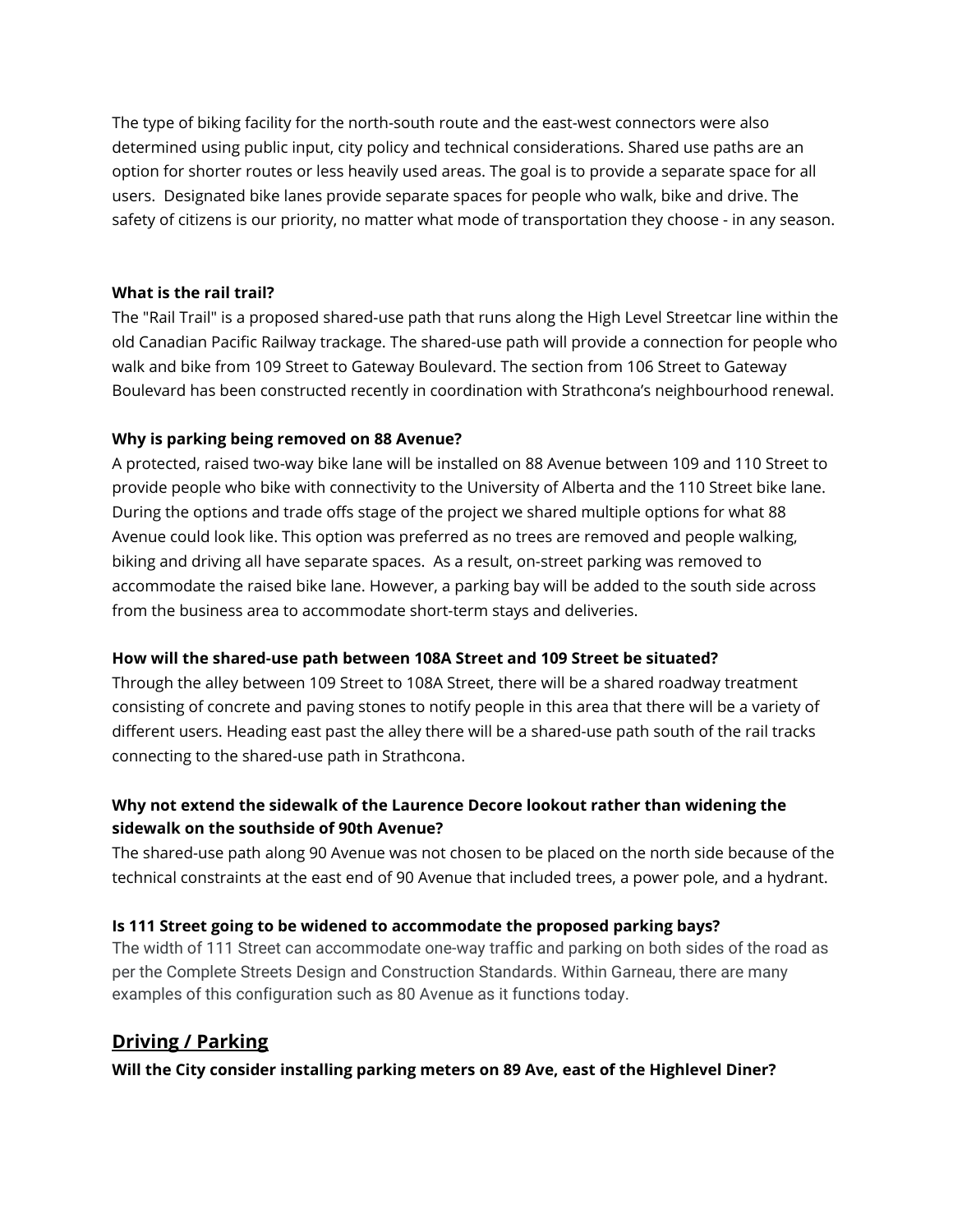The plans for the area east of the High Level Diner allows for free two hour parking. To date there are no plans to add E park (parking meters) to this area. This may change in the future as the City is reviewing its parking policies.

## We end up with no parking on our streets as is it is now and with the bike lanes addition on **110 street more parking will be lost.**

Some streets will see more parking than before, and some will see less with the changes proposed during neighbourhood renewal. Parking decisions were made on a location-by-location basis, with input gathered during the Options and Trade-offs stage. For example, some options that were discussed earlier in the engagement phase included no changes to existing on-street parking, but trees would need to be removed as a trade-off. From the public input gathered, we generally found that trees were important to the community, and any removals should be done so thoughtfully. Overall there will be a net loss of on-street parking in the Garneau neighbourhood.

## **If you took away the parking on 88ave plus the parking at the new plaza area then you push people to park further way. This may prevent people from using the businesses.**

The plans were shared with the businesses for review and comment. They were supportive of the parking as shown. They felt there was parking in the area to accommodate those who drive and that most of their business was from people walking and biking. This trade off also allowed for larger patio spaces for the businesses, which they felt would attract more customers due to the nature of their businesses.

## **Can more parking bays be added to 110 Street between 76 Avenue and University Avenue?**

Yes. In Garneau and McKernan (on 110 Street), where parking is being removed to create space for bike lanes, there are opportunities to install additional parking bays and loading zones. We will look to residents living near these areas to suggest where they think parking bays or loading zones should be constructed and would be most beneficial. People may have a variety of reasons why they use on-street public parking, instead of parking on private property. Based on that feedback and tree assessments the Project team may add additional parking bays.

## **What types of parking restrictions will the neighbourhood have after the renewal?**

The Final Design includes a proposed parking restriction map. Parking restrictions will be updated based on public input received. If no further input is received, the restrictions will remain as shown during the Final Design.

## **Are chicanes proven to slow down traffic & discourage shortcutting?**

Chicanes add short shallow S-shaped turns that require the driver to turn slightly left and then slightly right as they travel down the street. This has been shown to reduce speeds as well as shortcutting. Maneuvering through the chicanes may reduce the comfort of some people who drive, encouraging them to take another route. The quantitative amount speed reduction and shortcutting is dependent on many factors such as options for another route, and familiarity with the chicanes.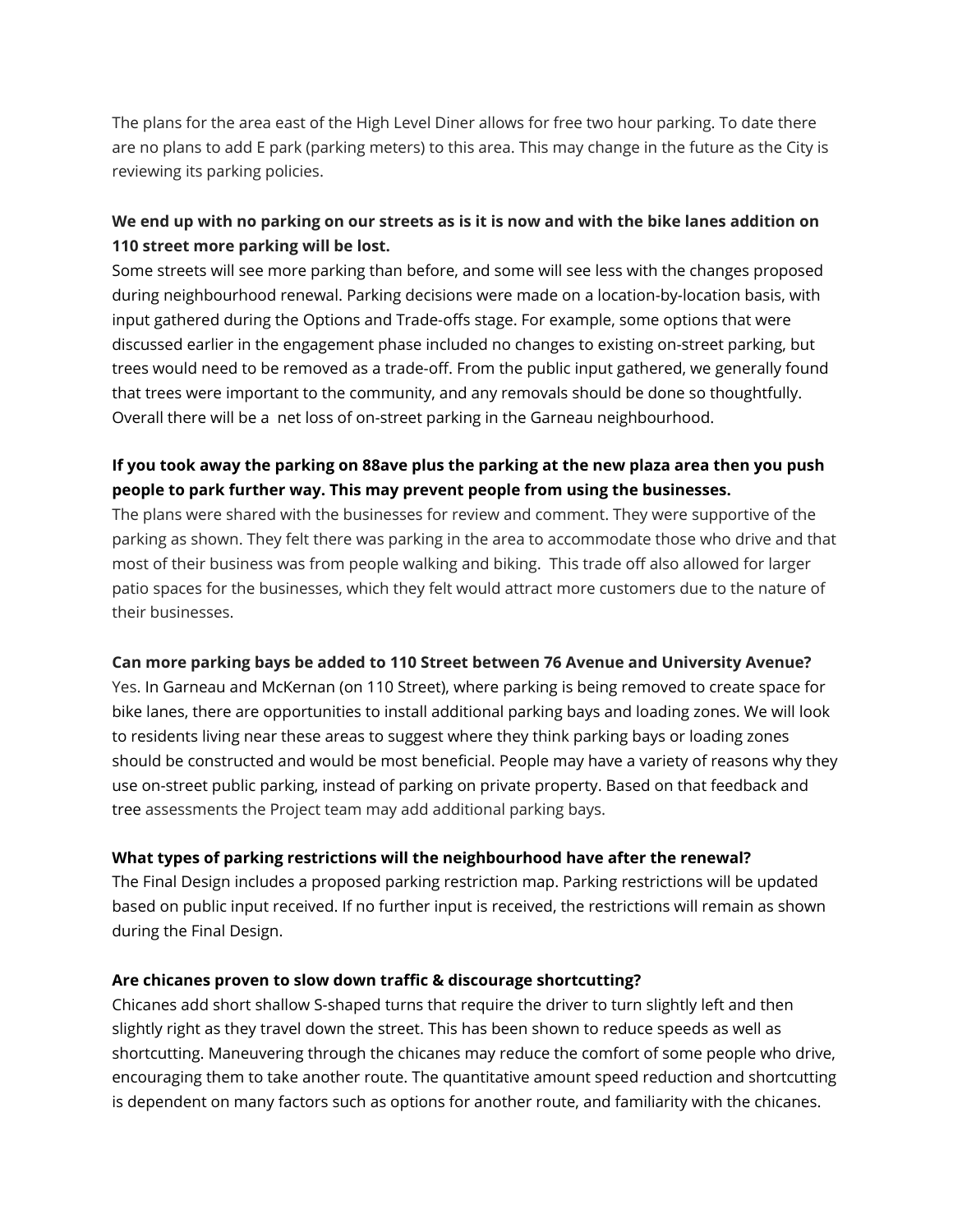Chicanes already exist on 84 Avenue between 109 Street and 110 Street, and when the neighbourhood was asked what they would prefer for traffic calming between 110 Street and 111 Street, chicanes were preferred.

#### **What is the net gain or loss to on-street parking in Garneau as a result of the new plan?**

Some streets will see more parking than before, and some will see less with the changes proposed during neighbourhood renewal. Parking decisions were made on a location-by-location basis, with input gathered during the Options and Trade-offs stage. For example, some options that were discussed earlier in the engagement phase included no changes to existing on-street parking, but trees would need to be removed as a trade-off. From the public input gathered, we generally found that trees were important to the community, and any removals should be done so thoughtfully. Overall there will be a net loss of on-street parking in the Garneau neighbourhood.

## **Why is there a speed bump on the stretch of 86 Avenue from 107 to 108 Street? These cause excess traffic noise.**

Speeding was addressed as a concern by residents along 86 Avenue between 107 and 108 Street. There are often children playing in this area with the MCE Mosque being located along this block. A speed bump was selected to provide traffic calming with minimal impacts to parking and drainage infrastructure.

## **Playing / Trees / Low Impact Development**

## **What is a bioretention basin?**

A bioretention basin is a facility that is layered with vegetation, mulch, soil mix and storage area underneath. Stormwater will enter the facility and will pond on top while it slowly infiltrates through the different layers removing contaminants and sedimentation. Through this process stormwater will enter the main system at a slower and more distributed rate or will be evaporated or transpired by the vegetation.

#### **What kinds of trees will be planted during the renewal?**

The new trees being planted will be hardy, high canopy trees and will not be elms as we look to diversify the types of boulevard trees in the neighbourhood and City.

## **Can some of the dead vegetation be cleared to improve the view at the end of 90 Avenue?**

The Forestry section goes into renewal neighbourhoods in advance of construction to perform any required tree pruning. At this time we could request that they also look at the vegetation at the end of 90 Avenue.

## **Can the vegetation near the Garneau Light be given some attention?**

The Forestry section goes into renewal neighbourhoods in advance of construction to perform any required tree pruning. At this time we could request that they look at the vegetation near the light. The revised design also includes a landscaped planter box to the north of the light.